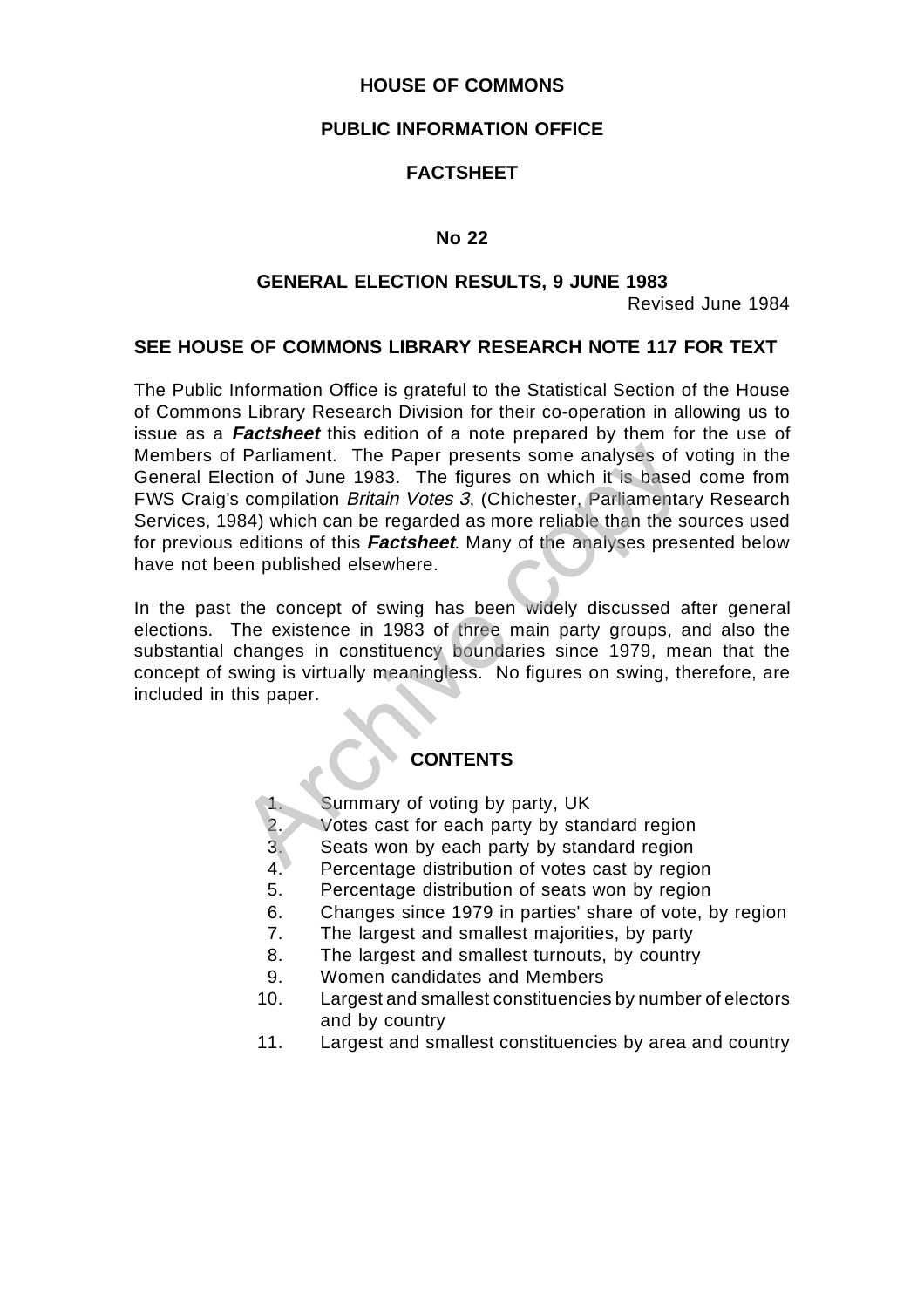## TABLE 1 SUMMARY OF VOTING

| Party                         | Votes      | % share<br>of votes | Candidates | <b>MPs</b><br>elected | Lost<br>deposits |
|-------------------------------|------------|---------------------|------------|-----------------------|------------------|
| Conservatives                 | 13,012,316 | 42.4                | 633        | 397                   | 5                |
|                               |            |                     |            |                       |                  |
| Labour                        | 8,456,934  | 27.6                | 633        | 209                   | 119              |
| Liberal/SDP Alliance          | 7,780,949  | 25.4                | 633(b)     | 23(b)                 | 11 $(b)$         |
| <b>Scottish National</b>      | 331,975    | 1.1                 | 72         | $\overline{2}$        | 53               |
| Plaid Cymur                   | 125,309    | 0.4                 | 38         | $\overline{2}$        | 32               |
| Ecology                       | 54,299     | 0.2                 | 109        | $\Omega$              | 109              |
| <b>National Front</b>         | 27,065     | 0.1                 | 60         | 0                     | 60               |
| <b>British National</b>       | 14,621     | 0.0                 | 54         | 0                     | 54               |
| Communist                     | 11,606     | 0.0                 | 35         | 0                     | 35               |
| <b>Workers' Revolutionary</b> | 3,798      | 0.0                 | 21         | 0                     | 21               |
| Northern Ireland              |            |                     |            |                       |                  |
| parties (a)                   | 764,474    | 2.5                 | 94         | 17                    | 45               |
| Other                         | 87,791     | 0.3                 | 196        | $\Omega$              | 195              |
| <b>TOTAL</b>                  | 30,671,137 | 100.0               | 2,578      | 650                   | 739              |

| parties (a)<br>Other               | 764,474    | 87,791                       | 2.5<br>94<br>0.3<br>196                                                                                 | 17<br>0               | 45<br>195        |
|------------------------------------|------------|------------------------------|---------------------------------------------------------------------------------------------------------|-----------------------|------------------|
| <b>TOTAL</b>                       | 30,671,137 |                              | 100.0<br>2,578                                                                                          | 650                   | 739              |
|                                    |            |                              | (a) All figures exclude the Ecology Party candidate in Antrim N who is included in the Ecology figures. |                       |                  |
| The figures break down as follows: |            |                              |                                                                                                         |                       |                  |
|                                    |            |                              |                                                                                                         |                       |                  |
|                                    | Party      | % share<br>Votes<br>of votes | Candidates                                                                                              | <b>MPs</b><br>elected | Lost<br>deposits |
| Ulster unionist                    | 259,952    |                              | 16<br>34.0                                                                                              | 11                    |                  |
| <b>Democratic Unionist</b>         | 152,749    |                              | 20.0<br>14                                                                                              | 3                     | 4                |
| <b>SOUP</b>                        | 137,012    |                              | 17.9<br>17                                                                                              |                       | 7                |
| Sinn Pain                          | 102,701    |                              | 13.4<br>14                                                                                              |                       | 7                |
| Alliance                           |            | 61,275                       | 12<br>8.0                                                                                               | 0                     | 7                |
| <b>Workers Party</b>               |            | 14,650                       | 1.9<br>14                                                                                               | 0                     | 14               |
| <b>Others</b>                      |            | 36,135                       | 4.7                                                                                                     | 7                     | 5                |

(b) of which, Liberal candidates 322, MPs elected 17, lost deposits 5, SDP candidates 311, MR5 elected 6, lost deposits 6.

Additional Source: Political Parties.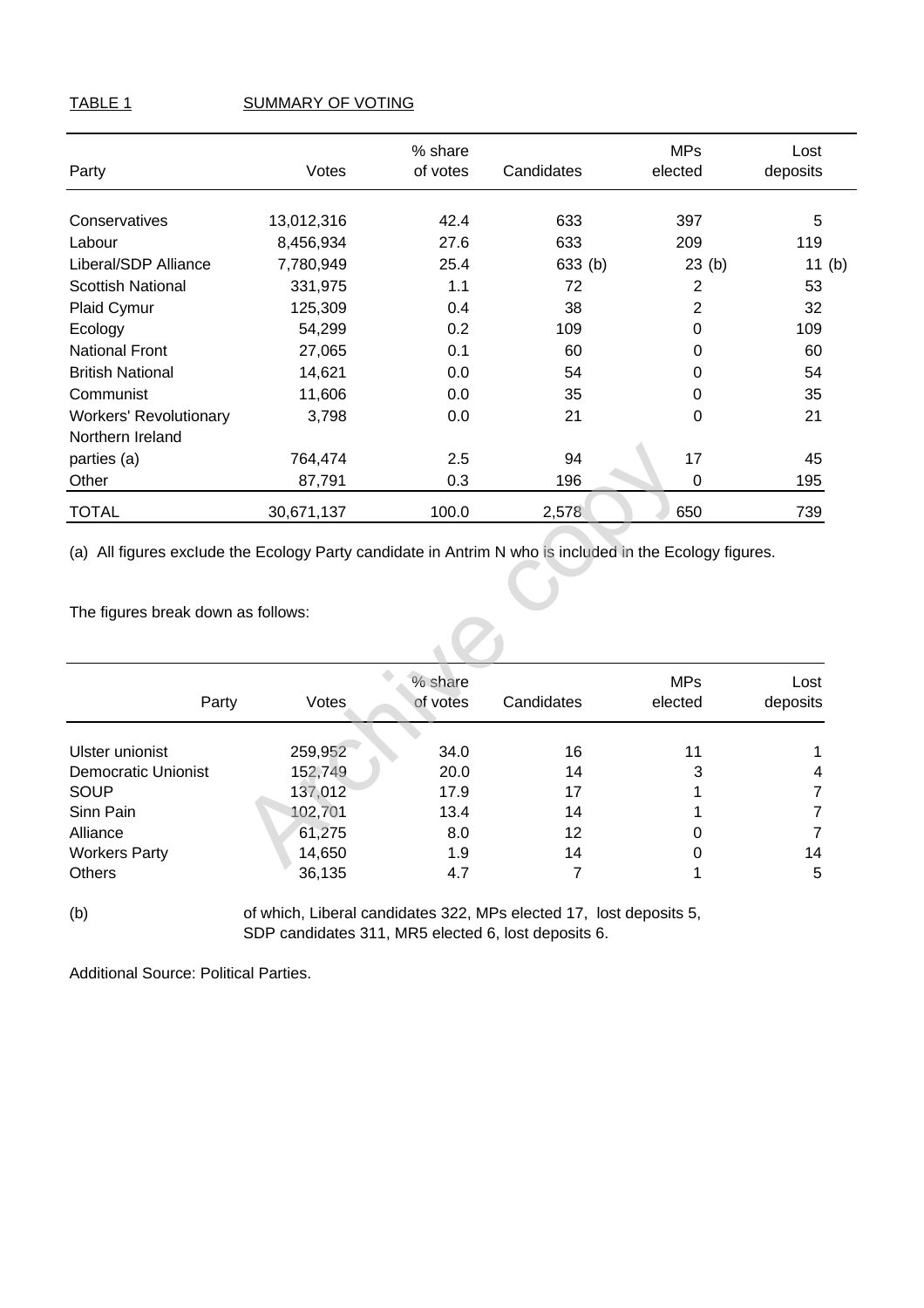# 1,405,451 1,266,103 822,237<br>
499,310 603,858 373,358 125,309<br>
801,487 990,654 692,634 331,975<br>
13,012,316 8,456,934 7,780,949 437,284 9<br>
SNP only<br>
r London CON 1,517,105<br>
LAB 1,031,539<br>
ALLIANCE 853,360<br>
TOTAL 5,57,778<br>
c CON LAB ALLIANCE NAT (a) OTHER TOTAL ENGLAND 11,711,519 6,862,422 6,714,957 - 183,748 25,472,646 North 589,128 684,120 424,987 - 2,507 1,700,742 Yorkshire & Humberside 1,013,311 925,084 669,377 - 13,516 2,621,288 East Midlands 1,013,384 600,624 517,098 - 17,266 2,148,372 East Anglia 539,418 216,906 298,624 - 2,934 1,057,882 South East (b) 4,593,712 1,924,854 2,490,105 - 92,773 9,101,444 south West 1,295,737 370,541 836,547 - 19,129 2,521,954 West Midlands 1,261,378 874,190 655,982 - 12,444 2,803,994 North West 1,405,451 1,266,103 822,237 - 23,179 3,516,970 WALES 499,310 603,858 373,358 125,309 7,151 1,608,986 SCOTLAND 801,487 990,654 692,634 331,975 7,830 2,824,580 NORTHERN IRELAND (c) - - - - 764,925 764,925 UNITED KINGDOM 13,012,316 8,456,934 7,780,949 437,284 963,654 30,671,137 (a) Plaid Cymru and SNP only (b) of which, Greater London CON 1,517,105 LAB 1,031,539 ALLIANCE 853,360 OTHER 55,774 TOTAL 3,457,778

#### VOTES CAST FOR MAIN PARTIES, BY STANDARD REGION

(c) See Table 1 for breakdown (which excludes one Ecology Party candidate)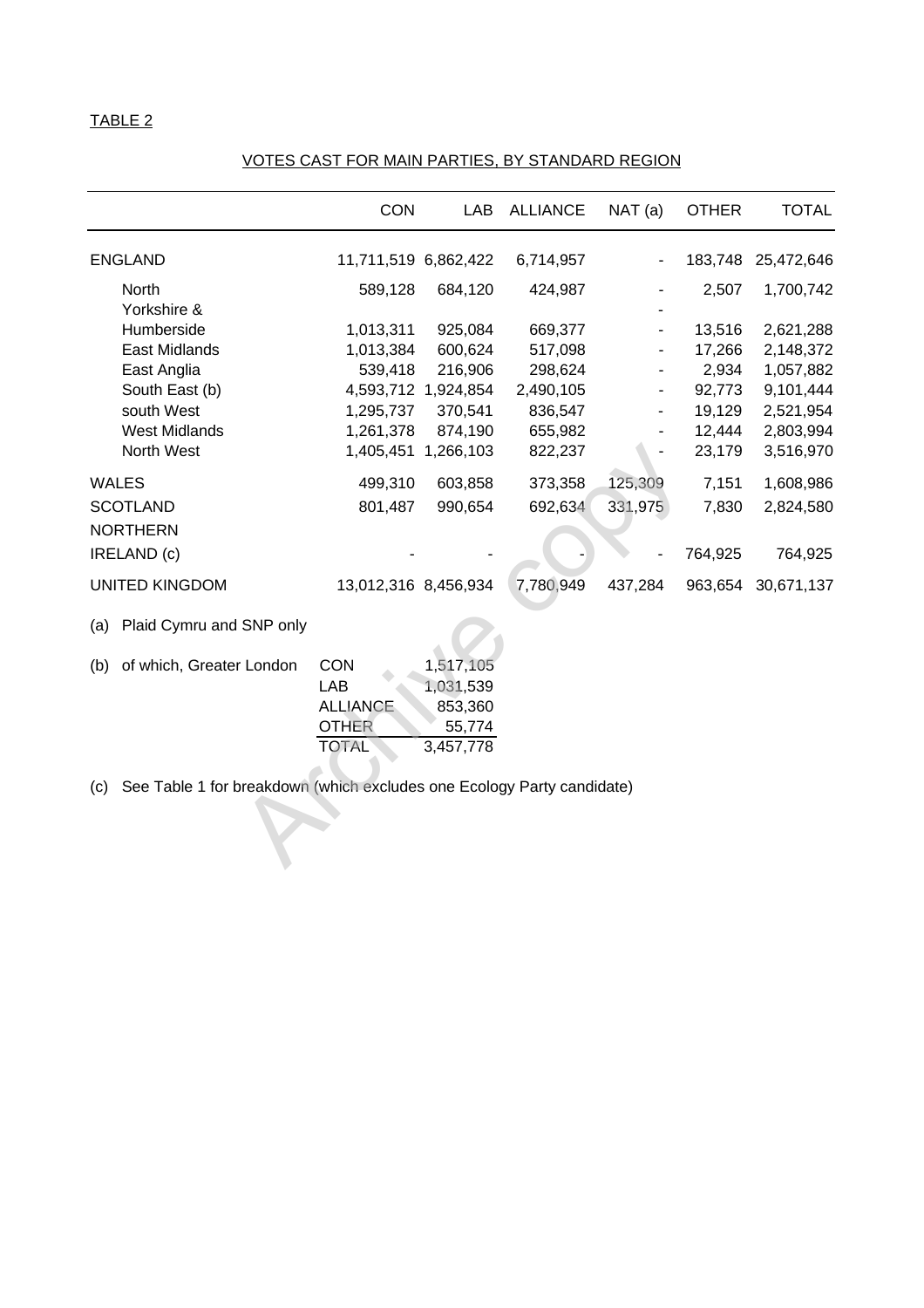## TABLE 3 SEATS WON BY PARTY AND STANDARD REGION

|                                                  | CON |     | LAB ALLIANCE (a) | NAT(b)         | <b>OTHER</b>     | <b>TOTAL</b> |
|--------------------------------------------------|-----|-----|------------------|----------------|------------------|--------------|
| <b>ENGLAND</b>                                   | 362 | 148 | 13               |                |                  | 523          |
| North                                            | 8   | 26  | $\overline{2}$   |                |                  | 36           |
| Yorks & Humberside                               | 24  | 28  | $\overline{2}$   |                |                  | 54           |
| <b>East Midlands</b>                             | 34  | 8   |                  |                |                  | 42           |
| East Anglia                                      | 18  | 1   | 1                |                |                  | 20           |
| South East (c)                                   | 162 | 27  | 3                |                |                  | 192          |
| South West                                       | 44  | 1   | 3                |                |                  | 48           |
| <b>West Midlands</b>                             | 36  | 22  |                  |                |                  | 58           |
| North West                                       | 36  | 35  | $\overline{2}$   |                |                  | 73           |
| <b>WALES</b>                                     | 14  | 20  | $\overline{2}$   | $\overline{2}$ |                  | 38           |
| <b>SCOTLAND</b>                                  | 21  | 41  | 8                | $\overline{2}$ |                  | 72           |
| <b>NORTHERN</b>                                  |     |     |                  |                |                  |              |
| IRELAND (d)                                      |     |     |                  |                | 17               | 17           |
| <b>UNITED KINGDOM</b>                            | 397 | 209 | 23               | $\overline{4}$ | 17               | 650          |
|                                                  |     |     |                  |                |                  |              |
| The SDP seats are distributed as follows:<br>(a) |     |     | North            | 1              |                  |              |
|                                                  |     |     | South East       | 1              |                  |              |
|                                                  |     |     | South West       | 1              |                  |              |
| The Other 17 seats are held by Liberals          |     |     | Scotland         | 3              |                  |              |
| Plaid Cymru and SNP only<br>(b)                  |     |     |                  |                |                  |              |
| of which, Greater London<br>(c)                  |     |     | CON              | 56             |                  |              |
|                                                  |     |     | <b>LAB</b>       | 26             |                  |              |
|                                                  |     |     | <b>ALLIANCE</b>  |                | 2 (1 Lib, 1 SDP) |              |
|                                                  |     |     | <b>TOTAL</b>     | 84             |                  |              |
| See table 1 for breakdown<br>(d)                 |     |     |                  |                |                  |              |
|                                                  |     |     |                  |                |                  |              |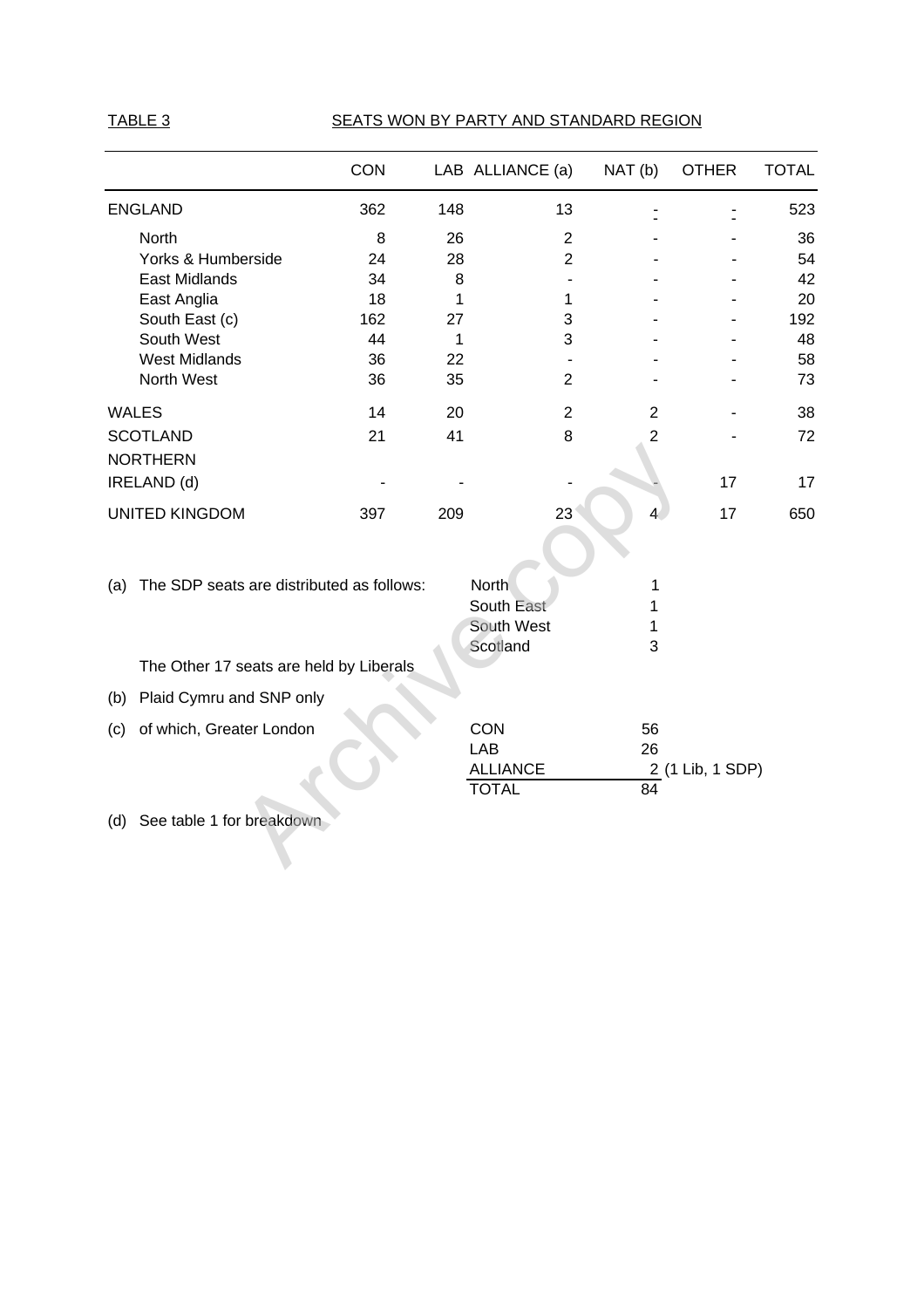|                                                                               | <b>CON</b> |      | LAB ALLIANCE    | NAT(a) | <b>OTHER</b> | <b>TOTAL</b> |
|-------------------------------------------------------------------------------|------------|------|-----------------|--------|--------------|--------------|
| <b>ENGLAND</b>                                                                | 46.0       | 26.9 | 26.4            |        | 0.7          | 100.0        |
| North                                                                         | 34.6       | 40.2 | 25.0            |        | 0.1          | 100.0        |
| Yorks & Humberside                                                            | 38.7       | 35.3 | 25.5            |        | 0.5          | 100.0        |
| East Midlands                                                                 | 47.2       | 28.0 | 24.1            |        | 0.8          | 100.0        |
| East Anglia                                                                   | 51.0       | 20.5 | 28.2            |        | 0.3          | 100.0        |
| South East (b)                                                                | 50.5       | 21.1 | 27.4            |        | 1.0          | 100.0        |
| South West                                                                    | 51.4       | 14.7 | 33.2            |        | 0.8          | 100.0        |
| <b>West Midiands</b>                                                          | 45.0       | 31.2 | 23.4            |        | 0.4          | 100.0        |
| North West                                                                    | 40.0       | 36.0 | 23.4            |        | 0.7          | 100.0        |
| <b>WALES</b>                                                                  | 31.0       | 37.5 | $23.2^{\circ}$  | 7.8    | 0.4          | 100.0        |
| <b>SCOTLAND</b><br><b>NORTHERN</b>                                            | 28.4       | 35.1 | 24.5            | 11.8   | 0.3          | 100.0        |
| IRELAND (c)                                                                   |            |      |                 |        |              | 100.0        |
| <b>UNITED KINGDOM</b>                                                         | 42.4       | 27.6 | 25.4            | 1.50   | 3.1          | 100.0        |
| Plaid Cymru and SNP only<br>(a)                                               |            |      |                 |        |              |              |
| of which, Greater London<br>(b)                                               |            |      | <b>CON</b>      | 43.9   |              |              |
|                                                                               |            |      | <b>LAB</b>      | 29.8   |              |              |
|                                                                               |            |      | <b>ALLIANCE</b> | 24.7   |              |              |
|                                                                               |            |      | <b>OTHER</b>    | 1.6    |              |              |
|                                                                               |            |      | <b>TOTAL</b>    | 100.0  |              |              |
| See Table 1 for breakdown (which excludes one Ecology Party candidate)<br>(c) |            |      |                 |        |              |              |

#### PERCENTAGE DISTRIBUTION OF VOTES CAST IN EACH REGION BY MAIN PARTY

| (b) of which, Greater London | CON             | 43.9  |
|------------------------------|-----------------|-------|
|                              | LAB             | 29.8  |
|                              | <b>ALLIANCE</b> | 24.7  |
|                              | <b>OTHER</b>    | 1.6   |
|                              | <b>TOTAL</b>    | 100.0 |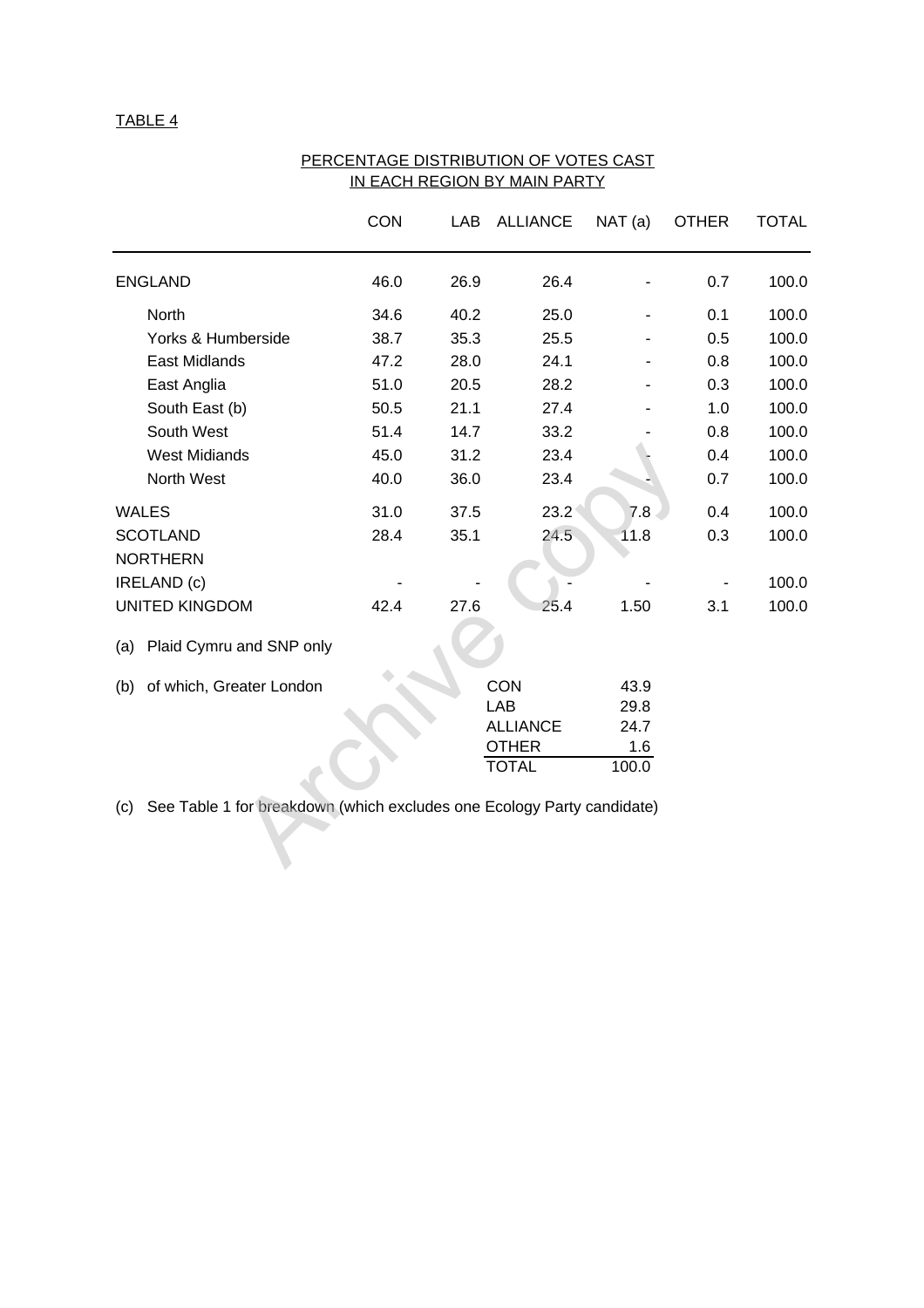|                 |                          | CON    | <b>LAB ALLIANCE</b> |                      | <b>OTHER</b> | <b>TOTAL</b> |
|-----------------|--------------------------|--------|---------------------|----------------------|--------------|--------------|
| <b>ENGLAND</b>  |                          | 69.2   | 28.3                | 2.5                  | ă.           | 100.0        |
|                 | North                    | 22.2   | 72.2                | 5.6                  | ä.           | 100.0        |
|                 | Yorks & Eumberside       | 44.4   | 51.9                | 3.7                  | ä.           | 100.0        |
|                 | <b>East Midlands</b>     | 81.0   | 19.0                | $\sim$               |              | 100.0        |
|                 | East Anglia              | 90.0   | 5.0                 | 5.0                  |              | 100.0        |
|                 | South East (a)           | 84.4   | 14.1                | 1.6                  | ä.           | 100.0        |
|                 | South West               | 91.7   | 2.1                 | 6.3                  | ă.           | 100.0        |
|                 | <b>West Midlands</b>     | 62.1   | 38.0                | $\ddot{\phantom{a}}$ | ò.           | 100.0        |
|                 | North West               | 49.3   | 47.9                | 2.7                  | Ω,           | 100.0        |
| WALES           |                          | 36.8   | 52.6                | 5.3                  | 5.3          | 100.0        |
| <b>SCOTLAND</b> |                          | 29.2   | 56.9                | 11.1                 | 2.8          | 100.0        |
|                 | NORTHERN IRELAND         | $\sim$ |                     |                      | 100.0        | 100.0        |
|                 | UNITED KINGDOM           | 61.1   | 32.2                | 3.5                  | 3.2          | 100.0        |
| (a)             | of which, Greater London |        | CON<br>LAB          |                      | 67.7<br>31.0 |              |
|                 |                          |        |                     | <b>ALLIANCE</b>      | 2.4          |              |
|                 |                          |        |                     | <b>TOTAL</b>         | 100.0        |              |
|                 |                          |        |                     |                      |              |              |

## PERCENTAGE DISTRIBIPTION OF SEATS WON IN EACH REGION BY MAIN PARTY

- 
-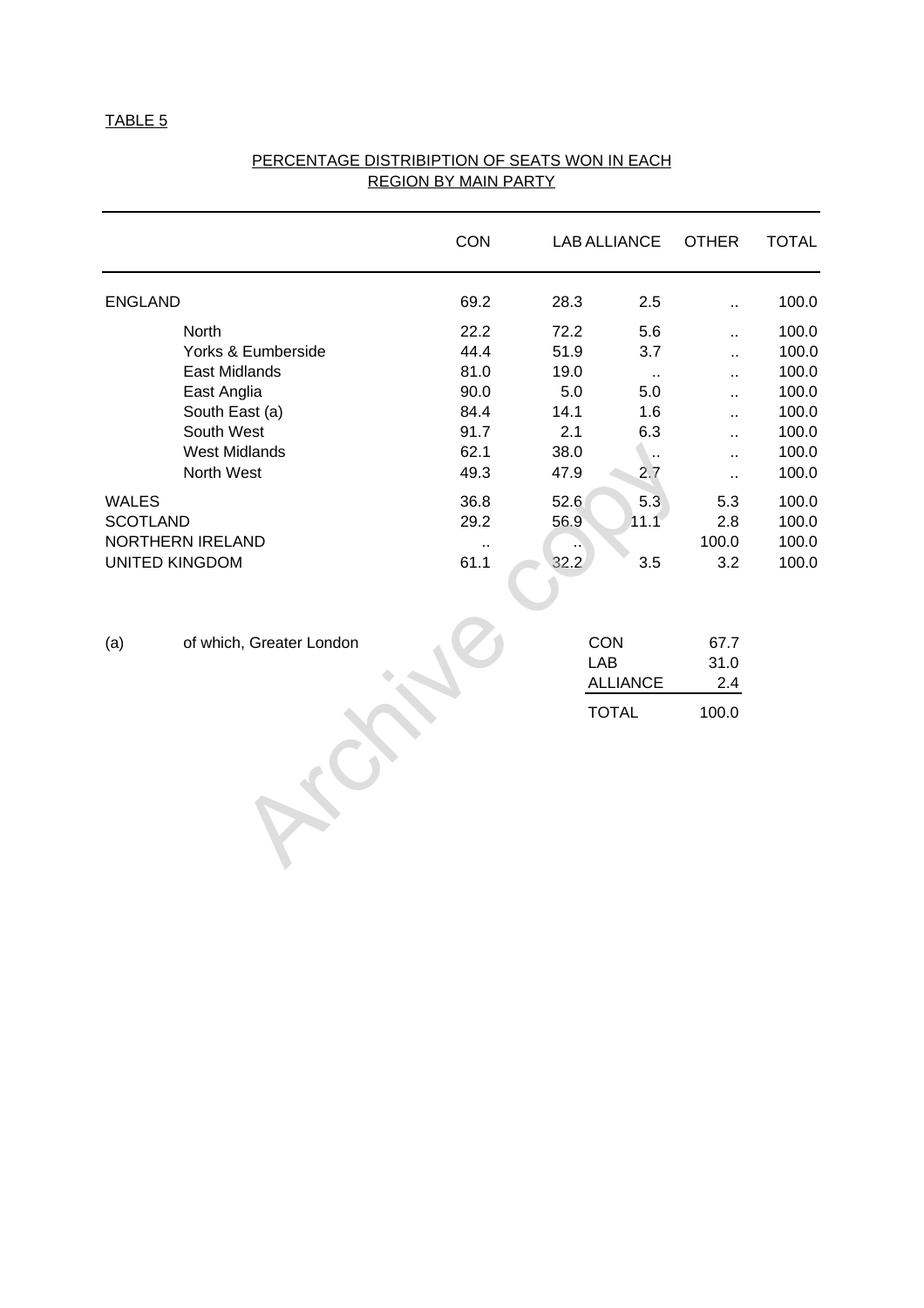TABLE 6 shows changes since May 1979 in the main parties' shares of the vote by region. Before the recent boundary changes, some constituencies overlapped regional boundaries and it was therefore necessary to allocate constituencies to regions on a 'best-fit' basis. The new constituencies do not cross regional (or county) boundaries.

The figures show how the Conservative Party's relatively small loss of votes was concentrated in the industrial regions. These are the regions in which Labour's losses were least, with their largest losses coming in East Anglia, the East Midlands and the South East. The Alliance's gains were widespread, with the highest increases in Scotland (largely at the expense of the SNP) and Wales.

TABLE 6 CHANCES SINCE MAY 1979 IN MAJOR PARTIES

|                 |                                               | SHARE OF VOTE BY RECION (PERCENTAGES) |         |                  |                      |
|-----------------|-----------------------------------------------|---------------------------------------|---------|------------------|----------------------|
|                 |                                               | <b>CON</b>                            |         | LAB ALLIANCE (a) | <b>OTHER</b>         |
| <b>ENGLAND</b>  |                                               | $-1.2$                                | $-9.8$  | $+11.5$          | $-0.5$               |
|                 | <b>North</b>                                  | $-1.9$                                | $-9.2$  | $+12.4$          | $-1.4$               |
|                 | Yorks & Humberside                            | $-0.8$                                | $-9.5$  | $+10.7$          | $-0.4$               |
|                 | East Midlands                                 | $+0.5$                                | $-10.2$ | $+9.9$           | $-0.1$               |
|                 | East Anglia                                   | $+0.2$                                | $-12.1$ | $+12.2$          | $-0.3$               |
|                 | South East (a)                                | $-0.9$                                | $-10.7$ | $+12.1$          | $-0.5$               |
|                 | South West                                    | $-0.2$                                | $-9.9$  | $+10.7$          | $-0.5$               |
|                 | <b>West Midlands</b>                          | $-2.1$                                | $-8.9$  | $+11.9$          | $-0.9$               |
|                 | North West                                    | $-3.6$                                | $-6.8$  | $+10.5$          |                      |
| <b>WALES</b>    |                                               | $-1.2$                                | $-9.4$  | $+12.6$          | $-2.1$ (c) (d)       |
| <b>SCOTLAND</b> |                                               | $-3.0$                                | $-6.5$  | $+15.5$          | $-6.0$ (e)           |
|                 | NORTHERN IRELAND                              |                                       | ٠.      |                  | $\ddot{\phantom{1}}$ |
|                 | <b>UNITED KINGDOM</b>                         | $-1.5$                                | $-9.3$  | $+11.6$          | $-0.8$               |
| (a)             | Compared with Liberal vote in 1979            |                                       |         |                  |                      |
| (b)             | Of which, Greater London                      | <b>CON</b>                            | $-2.1$  |                  |                      |
|                 |                                               | <b>LAB</b>                            | $-9.8$  |                  |                      |
|                 |                                               | <b>ALLIANCE</b>                       | $+12.8$ |                  |                      |
|                 |                                               | <b>OTHER</b>                          | $-0.8$  |                  |                      |
| (c)             | The "other" vote in 1979 included the Speaker |                                       |         |                  |                      |

(d) The Plaid Cymcru share fell by 0.2 per cent

(e) The SNP share fell by 5.5 per cent

Additional source: CSO Regional Statistics 15, 1980.Table 3.8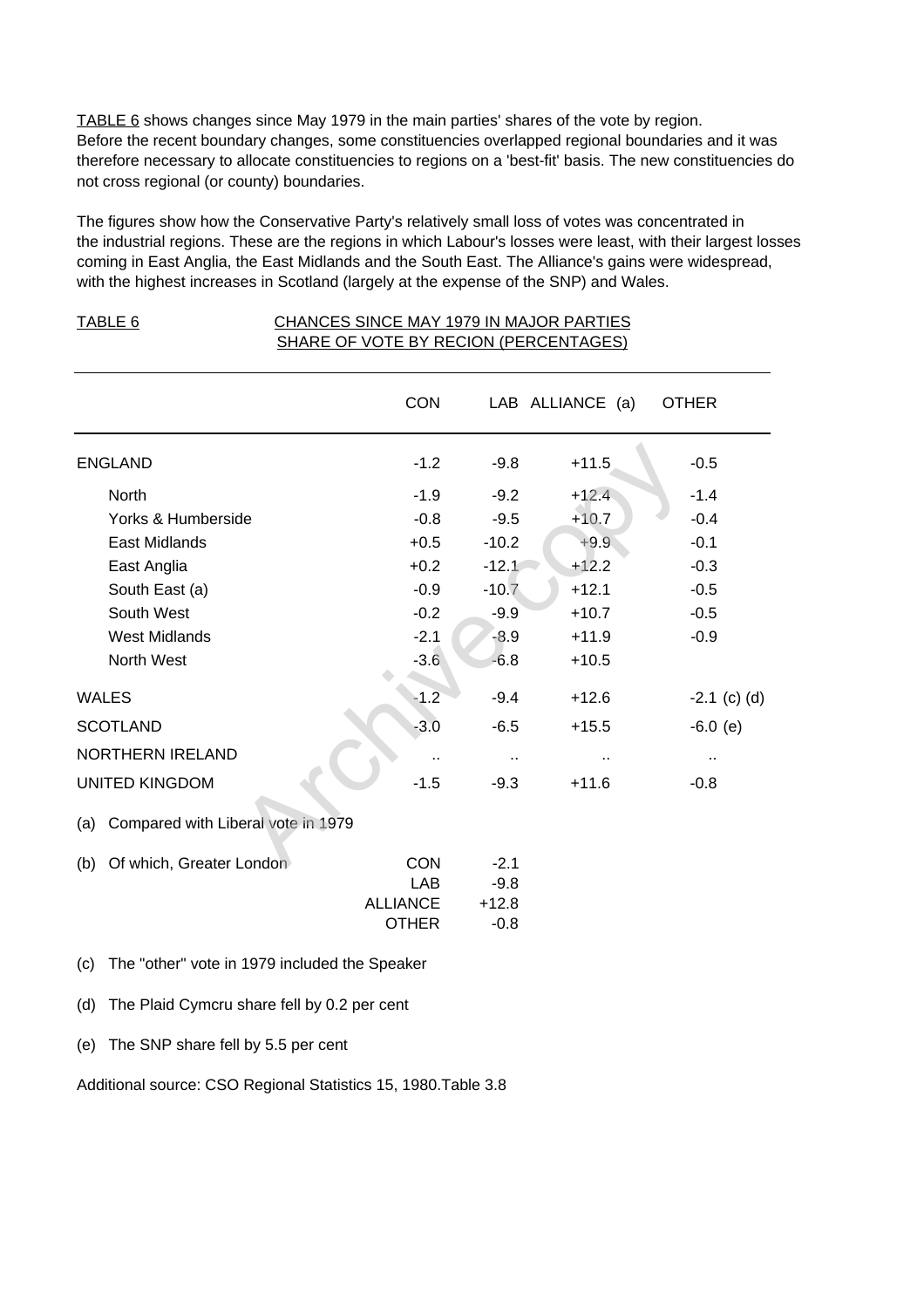## THE LARGEST AND SMALLEST MAJORITIES, BY PARTY

## LARGEST CONSERVATIVE MAJORITIES

| $\mathbf{1}$   |                 | Peter Hordern                           | Horsham                      | 21,785 |
|----------------|-----------------|-----------------------------------------|------------------------------|--------|
| $\overline{2}$ |                 | Michael Grylls                          | <b>Surrey North West</b>     | 21,018 |
| 3              |                 | Patrick McNair-Wilson                   | <b>New Forest</b>            | 20,895 |
| 4              |                 | Nicholas Winterton                      | Macclesfield                 | 20,679 |
| 5              | John Major      |                                         | Huntingdon                   | 20,348 |
|                |                 | <b>LARGEST LABOUR MAJORITIES</b>        |                              |        |
| 1              |                 | Rt Man Michael Foot                     | <b>Blaenau Gwent</b>         | 23,625 |
| $\overline{2}$ |                 | <b>Ted Rowlands</b>                     | Merthyr Tydfil & Rhymney     | 22,730 |
| 3              |                 | Allan Rogers                            | Rhondda                      | 21,310 |
| 4              |                 | Robert Litherland                       | Manchester Central           | 18,485 |
| 5              |                 | James Hamilton                          | Motherwell North             | 17,894 |
|                |                 | <b>SMALLEST CONSERVATIVE MAJORITIES</b> |                              |        |
| 1              |                 | Derek Spencer                           | Leicester South              | 7      |
| $\overline{2}$ |                 | Ken Hargreaves                          | Hyndburn                     | 21     |
| 3              |                 | Jeremy Hanley                           | <b>Richmond &amp; Barnes</b> | 74     |
| 4              |                 | <b>Richard Ottaway</b>                  | Nottingham North             | 362    |
| 5              |                 | Rt Hon Norman St John-Stevas            | Chelmsford                   | 378    |
|                |                 | <b>SMALLEST LABOUR MAJORITIES</b>       |                              |        |
| $\mathbf 1$    | Ron Lewis       |                                         | Carlisle                     | 71     |
| $\overline{2}$ |                 | <b>Thomas Torney</b>                    | <b>Bradford South</b>        | 110    |
| 3              |                 | Mrs Renee Short                         | Wollerhampton NE             | 214    |
| 4              |                 | <b>Robin Corbett</b>                    | Birmingham Erdington         | 231    |
| 5              |                 | Mrs Gwyneth Dunwoody                    | Crewe & Nantwich             | 290    |
|                |                 | <b>SDP MAJORITIES</b>                   |                              |        |
|                | Largest         | Robert Maclennan                        | Caithness & Sutherland       | 6,843  |
|                | <b>Smallest</b> | lan Wrigglesworth                       | <b>Stockton South</b>        | 103    |
|                |                 | <b>LIBERAL MIJORITIES</b>               |                              |        |
|                | Largest         | David Penhaligon                        | Truro                        | 10,480 |
|                | Smallest;       | <b>Alex Carlile</b>                     | Montgomery                   | 668    |
|                |                 | <b>ULSTER UNIONIST MAJORITIES</b>       |                              |        |
|                | Largest         | Jams Holyneaux                          | Logan Valley                 | 17,216 |
|                | <b>Smallest</b> | Roy Beggs                               | <b>Antrim East</b>           | 367    |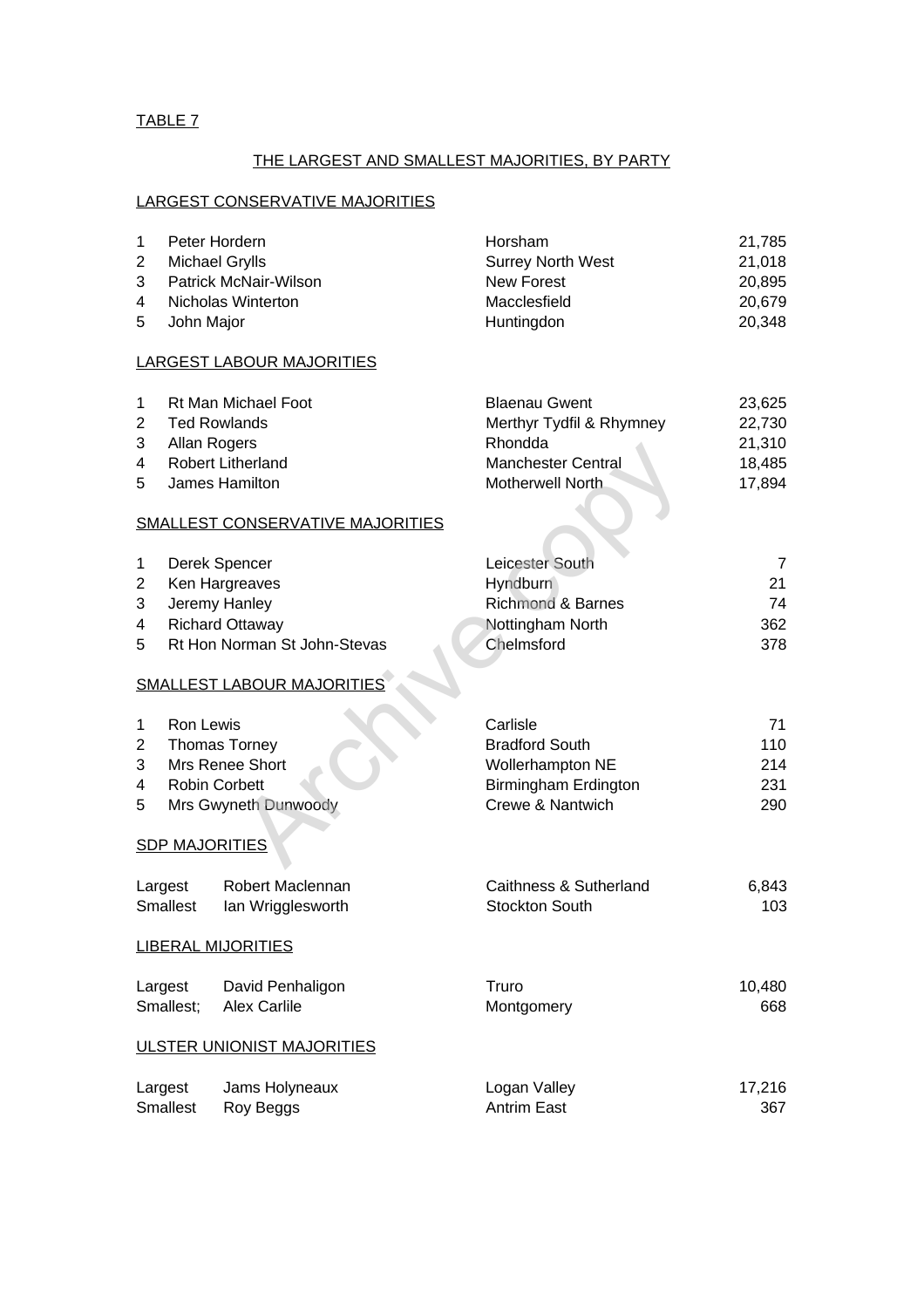The overall turnout in the 1983 General Election was 72.7 per ant. The turnouts in each country of the United Kingdom were as follows:

| England          | 72.5% |
|------------------|-------|
| Scotland         | 72.7% |
| <b>Wales</b>     | 76.1% |
| Northern Ireland | 72.9% |

TABLE 8 shows the highest and lowest turnouts in each of these countries.

#### TABLE 8

#### LARGEST AND SMALLEST TURNOUTS (PER CENT)

#### ENGLAND

| 1            | Leicestershire North West         | 81.1 | 1               | City of London and Westminster South | 51.8 |
|--------------|-----------------------------------|------|-----------------|--------------------------------------|------|
| 2            | <b>Cornwall North</b>             | 80.4 | $\overline{2}$  | Newham South                         | 53.6 |
| 3            | Devon North                       | 80.1 | 3               | Hackney South & Shoreditch           | 53.9 |
| 4            | Isle of Wight                     | 80.0 | 4               | Peckham                              | 54.5 |
| 5            | Yeovil                            | 79.8 | 5               | Hackney N. & Stoke Newington         | 54.7 |
| 6            | Pendle                            | 79.7 | 6               | Bow and Poplar                       | 55.4 |
| 7            | <b>Richmond and Barnes</b>        | 79.6 | 7               | <b>Bethnal Green and Stepney</b>     | 55.6 |
| 8            | Truro                             | 79.6 | 8               | Chelsea                              | 56.1 |
| 9            | <b>Bury North</b>                 | 79.6 | 9               | Newham North West                    | 56.1 |
| 10           | <b>Gloucestershire West</b>       | 79.6 | 10              | Holborn and St Pancras               | 60.2 |
|              |                                   |      |                 |                                      |      |
|              |                                   |      |                 |                                      |      |
|              |                                   |      | <b>SCOTLAND</b> |                                      |      |
| $\mathbf{1}$ | Strathkelvin & Bearsden           | 79.4 |                 | <b>Glasgow Central</b>               | 62.8 |
| 2            | Renfrew W & Inverclyde            | 78.1 | $\overline{2}$  | <b>Edinburgh Central</b>             | 64.9 |
| 3            | Tweeddale, Ettrick and Lauderdale | 77.8 | 3               | Aberdeen North                       | 65.0 |
| 4            | East Kilbride                     | 77.0 | 4               | Glasgow Springburn                   | 65.1 |
| 5            | Ayr                               | 76.7 | 5               | Glasgow Provan                       | 65.2 |
|              |                                   |      |                 |                                      |      |
|              |                                   |      | <b>WALES</b>    |                                      |      |

#### **SCOTLAND**

|   | Strathkelvin & Bearsden           | 79.4 |    | <b>Glasgow Central</b>    | 62.8 |
|---|-----------------------------------|------|----|---------------------------|------|
|   | Renfrew W & Inverclyde            | 78.1 |    | <b>Edinburgh Central</b>  | 64.9 |
| 3 | Tweeddale, Ettrick and Lauderdale | 77.8 |    | Aberdeen North            | 65.0 |
| 4 | East Kilbride                     | 77.0 | 4  | <b>Glasgow Springburn</b> | 65.1 |
| 5 | Avr                               | 76.7 | h. | Glasgow Provan            | 65.2 |

## WALES

|   | Carmarthen             | 82.1 |               | <b>Cardiff West</b>      | 69.6 |
|---|------------------------|------|---------------|--------------------------|------|
| 2 | Meirionnydd Nant Conwy | 81.3 | $\mathcal{P}$ | Cardiff South & Penarth  | 71.0 |
| 3 | Brecon and Radnor      | 80.1 | 3             | Swansea East             | 71.5 |
|   | 4 Ynys Mon             | 79.6 | $\mathbf 4$   | Cardiff Central          | 72.1 |
|   | 5 Montgomery           | 79.2 | 5             | Merthyr Tydfil & Rhymney | 72.5 |

#### NORTHERN IRELAND

| 1 | Fermanagh & S. Tyrone   | 88.7 |   | Strangford   | 65.0 |
|---|-------------------------|------|---|--------------|------|
| 2 | Mid Ulster              | 84.4 |   | Antrim East  | 65.1 |
| 3 | Fovle                   | 78.1 | 3 | Antrim South | 65.6 |
| 4 | Down South              | 76.7 |   | Down North   | 66.3 |
| 5 | <b>Londonderry East</b> | 76.3 | 5 | Lagan Valley | 67.6 |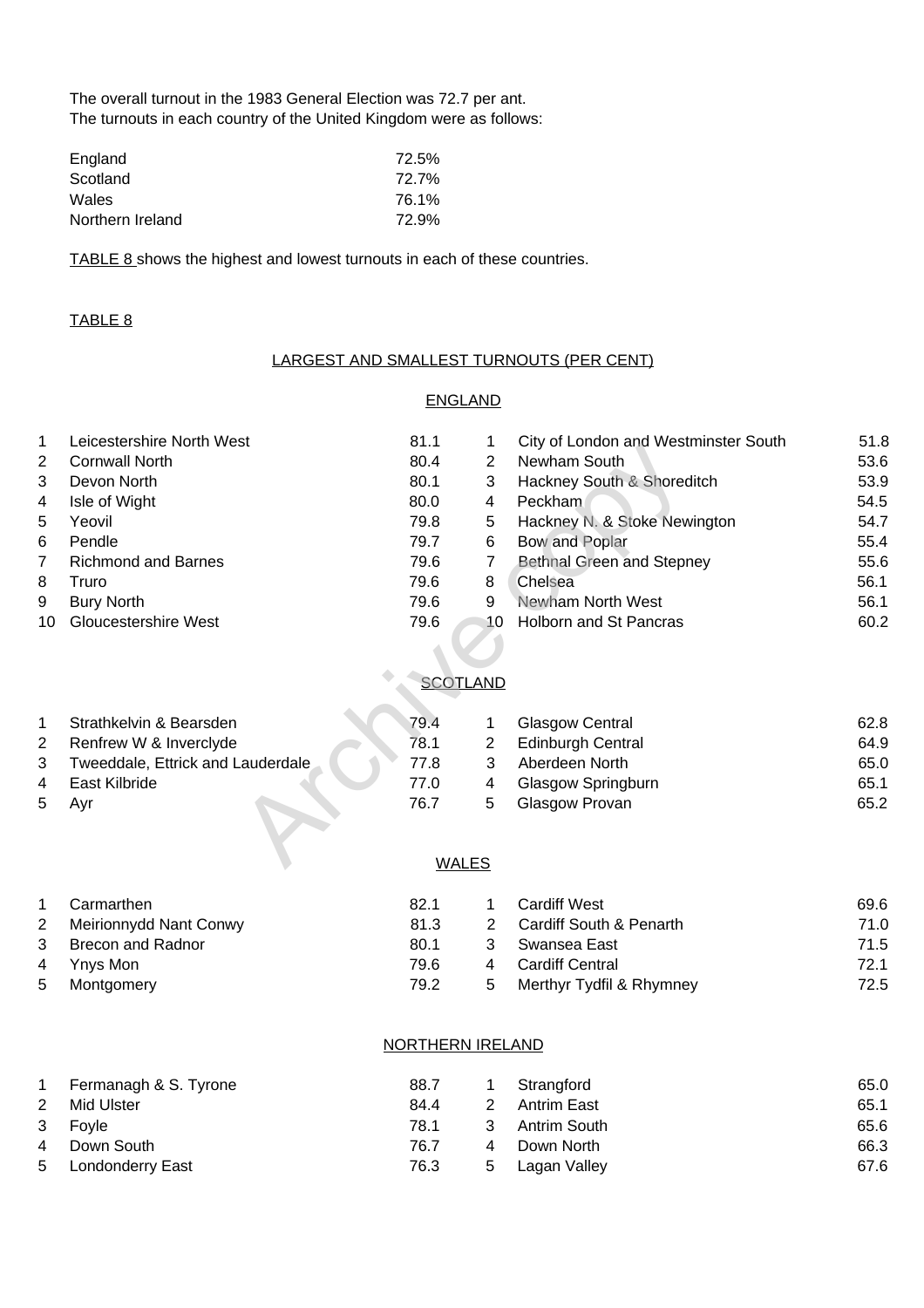The low numbers of women Members of Parliament relative to their numbers in the population have given rise to considerable comment in recent years. TABLE 9 shows figures on women candidates and elected Members at the 1983 election. The Labour Party put up the highest number of women candidates, although the highest proportion was fielded by the Ecology Party. The proportions of candidates who were female are, however, much higher than the proportions of those elected, with only 3.5 per cent of the membership of the new House of Commons being female. For historical details of women MPs see Factsheet No 5.

## TABLE 9

|                                             |        | <b>WOMEN CANDIDATES</b> | <b>WOMEN</b><br><b>MEMBERS ELECTED</b> |                            |  |  |  |
|---------------------------------------------|--------|-------------------------|----------------------------------------|----------------------------|--|--|--|
|                                             | Number | as % all<br>candidates  | Number                                 | as % all<br><b>Members</b> |  |  |  |
| Conservative                                | 40     | 6.3                     | 13 <sub>2</sub>                        | 3.3                        |  |  |  |
| Labour                                      | 78     | 12.3                    | 10 <sup>°</sup>                        | 4.8                        |  |  |  |
| Liberal                                     | 32     | 9.9                     | 0                                      | ٠.                         |  |  |  |
| <b>SDP</b>                                  | 43     | 13.8                    | $\overline{0}$                         |                            |  |  |  |
| <b>Scottish National</b>                    | 9      | 12.5                    | 0                                      |                            |  |  |  |
| Plaid Cymru                                 | 6      | 15.8                    | 0                                      |                            |  |  |  |
| Ecology                                     | 27     | 24.8                    | 0                                      |                            |  |  |  |
| Other                                       | 45     | 9.8                     | 0                                      |                            |  |  |  |
| <b>TOTAL</b>                                | 280    | 10.9                    | 23                                     | 3.5                        |  |  |  |
| <b>Additional source: Political Parties</b> |        |                         |                                        |                            |  |  |  |
|                                             |        |                         |                                        |                            |  |  |  |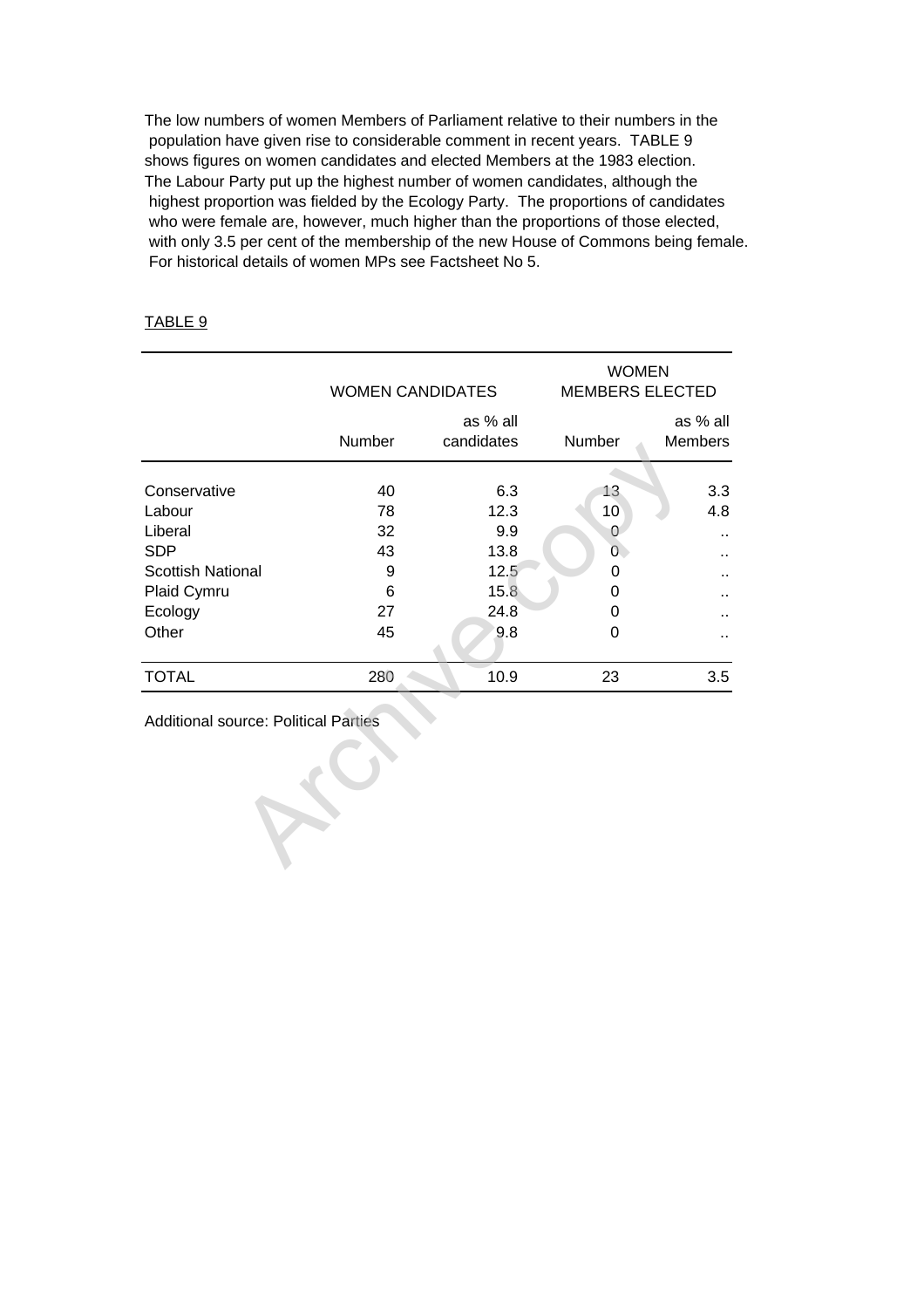#### THE SIZE OF CONSTITUENCIES

Despite the re-organisation of parliamentary boundaries resulting from the third reports of the Boundary Commissioners there is still considerable variation in the size of constituencies as **TABLE 10** shows. The largest constituency in the United Kingdom is the lsle of Wight which has a total electorate of 95,357. This is over four times the size of the smallest - Western Isles - which has a total electorate of 23,020. TABLE 10 contains details of the largest and smallest constituencies within the four countries of the United Kingdom. The figures in brackets are the percentage differences between the electorate and the electoral quota. The electoral quotas for 1983/84 are derived as follows:

|                                                  | Total<br>electors (a)                                                                                                                                                    | Total<br>seats        | Electors per<br>constituency/<br>electoral quota |
|--------------------------------------------------|--------------------------------------------------------------------------------------------------------------------------------------------------------------------------|-----------------------|--------------------------------------------------|
| England<br>Wales<br>Scotland<br>Northern Ireland | 35,569,230<br>2,138,384<br>3,934,220<br>1,061,185                                                                                                                        | 523<br>38<br>72<br>17 | 68,010<br>56,273<br>54,642<br>62,423             |
|                                                  | attainers - those on the Register aged under 18 on 17 February 1983<br>ning 18 during the currency of the register - and service voters.                                 |                       |                                                  |
| area.                                            | onstituencies with the smallest electorates do, however, cover the largest areas<br>n from, <b>TABLE 11</b> which lists the largest and smallest constituencies in Great |                       |                                                  |

Note:

(a) Including attainers - those on the Register aged under 18 on 17 February 1983 but becoming 18 during the currency of the register - and service voters.

Some of the constituencies with the smallest electorates do, however, cover the largest areas as can he seen from, TABLE 11 which lists the largest and smallest constituencies in Great Britain by land area.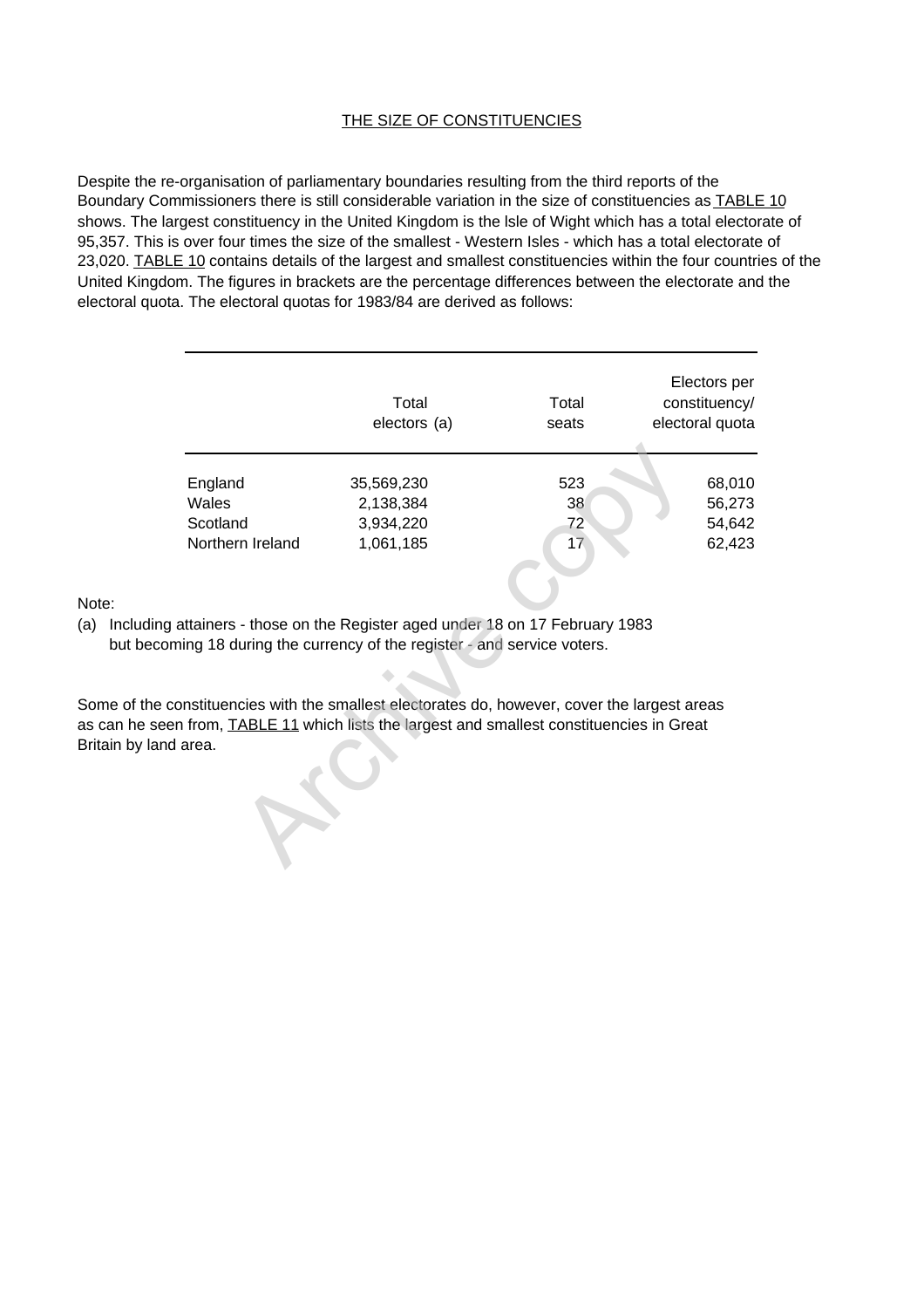#### LARGEST AND SMALLEST ELECTORATES BY COUNTRY 1983 REGISTER (a)

| <b>LARGEST</b> |                                          |        |           | <b>SMALLEST</b>                          |                                 |        |           |  |
|----------------|------------------------------------------|--------|-----------|------------------------------------------|---------------------------------|--------|-----------|--|
|                | Electorate (% difference from quota (b)) |        |           | Electorate (% difference from quota (b)) |                                 |        |           |  |
|                | <u>ENGLAND</u>                           |        |           |                                          |                                 |        |           |  |
| 1              | Isle of Wight                            | 95,357 | $(+40.2)$ | 1                                        | Hammersmith                     | 46,507 | $(-31.6)$ |  |
| 2              | Crosby                                   | 84,550 | $(+24.3)$ | $\mathbf{2}$                             | Surbiton                        | 47,425 | $(-30.3)$ |  |
| 3              | Devizes                                  | 84,409 | $(+24.1)$ | 3                                        | Walthamstow                     | 48,842 | $(-28.2)$ |  |
| 4              | Eastleigh                                | 83,523 | $(+22.8)$ | 4                                        | Kensington                      | 50,123 | $(-26.3)$ |  |
| 5              | <b>East Berkshire</b>                    | 82,502 | $(+21.3)$ | 5                                        | Newham NW                       | 50,295 | $(-26.0)$ |  |
| 6              | Horsham                                  | 81,473 | $(+19.8)$ | 6                                        | Newham South                    | 50,862 | $(-25.2)$ |  |
| 7              | Westbury                                 | 81,324 | $(+19.6)$ | 7                                        | Old Bexley & Sidcup             | 50,942 | $(-25.1)$ |  |
| 8              | Cirencester and Tewkesbury               | 81,078 | $(+19.2)$ | 8                                        | Greenwich                       | 52,091 | $(-23.4)$ |  |
| 9              | <b>Harrow East</b>                       | 80,837 | $(+18.9)$ | 9                                        | Fulham                          | 52,224 | $(-23.2)$ |  |
|                | 10 South Colchester and Maldon           | 80,553 | $(+18.4)$ |                                          | 10 Coventry NW                  | 52,541 | $(-22.7)$ |  |
|                |                                          |        |           |                                          |                                 |        |           |  |
|                |                                          |        |           |                                          |                                 |        |           |  |
|                | <u>WALES</u>                             |        |           |                                          |                                 |        |           |  |
| 1              | Pembroke                                 | 68,741 | $(+22.2)$ |                                          | 1 Meirionnydd Nant Conwy        | 30,798 | $(-45.3)$ |  |
| 2              | Llanelli                                 | 64,548 | $(+14.7)$ | $\overline{2}$                           | Montgomery                      | 37,913 | $(-32.6)$ |  |
| 3              | Carmarthen                               | 64,211 | $(+14.1)$ | 3 <sup>7</sup>                           | Caernarfon                      | 44,663 | $(-20.6)$ |  |
| 4              | Caerphilly                               | 64,153 | $(+14.0)$ | 4                                        | <b>Brecon and Radnor</b>        | 47,817 | $(-15.0)$ |  |
| 5              | Vale of Glamorgan                        | 63,698 | $(+13.2)$ | 5                                        | Islwyn                          | 50,806 | $(-9.7)$  |  |
|                |                                          |        |           |                                          |                                 |        |           |  |
|                |                                          |        |           |                                          |                                 |        |           |  |
|                | <u>SCOTLAND</u>                          |        |           |                                          |                                 |        |           |  |
| 1              | Gordon                                   | 66,244 | $(+21.2)$ | 1                                        | <b>Western Isles</b>            | 23020  | $(-57.9)$ |  |
| 2              | Ayr                                      | 65,822 | $(+20.5)$ | $2^{\circ}$                              | <b>Orkney and Shetland</b>      | 30399  | $(-44.4)$ |  |
| 3              | Inverness, Nairn and Lochaber            | 64,266 | $(+17.6)$ | 3                                        | <b>Caithness and Sutherland</b> | 31201  | $(-42.9)$ |  |
| 4              | Aberdeen North                           | 63,810 | $(+16.8)$ | 4                                        | Tweeddale, Ettrick              | 37518  | $(-31.3)$ |  |
| 5              | Dundee East                              | 63,469 | $(+16.7)$ |                                          | and Lauderdale                  |        |           |  |
|                |                                          |        |           | 5                                        | Roxburgh & Berwickshire         | 42157  | $(-22.8)$ |  |
|                | NORTHERN IRELAND                         |        |           |                                          |                                 |        |           |  |
|                |                                          |        |           |                                          |                                 |        |           |  |
| 1              | Fermanagh & South Tyrone                 | 68,913 | $(+20.4)$ | 1                                        | <b>Belfast South</b>            | 54115  | $(-13.3)$ |  |
| 2              | East Londonderry                         | 68,215 | $(+9.3)$  | $\overline{2}$                           | <b>Belfast East</b>             | 56065  | $(-10.2)$ |  |
| 3              | Foyle                                    | 67,918 | $(+8.8)$  | 3                                        | <b>East Antrim</b>              | 59372  | $(-4.9)$  |  |
| 4              | South Down                               | 67,723 | $(+8.5)$  | 4                                        | South Antrim                    | 59931  | $(-4.0)$  |  |
| 5              | <b>Mid Ulster</b>                        | 64,840 | $(+3.9)$  | 5                                        | <b>Belfast West</b>             | 60404  | $(-3.2)$  |  |
|                |                                          |        |           |                                          |                                 |        |           |  |

Notes:

(a) Based on the total electorate, ie including attainers and service voters

(b) The electorate quota is the number of electors per constituency in each country

Source: OPCS Monitor 83/2